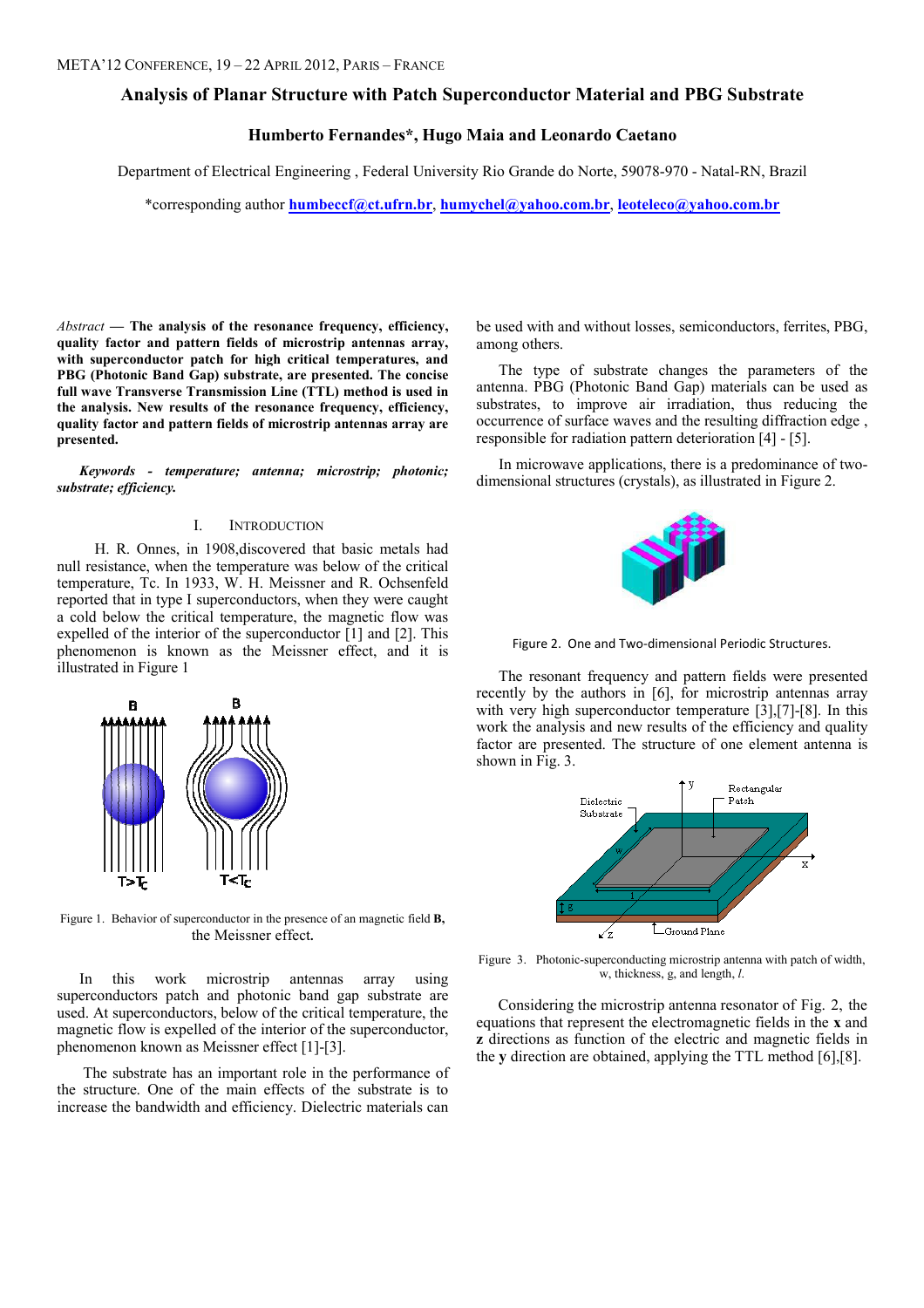# II. THEORY

# A. TTL Analysis

In the TTL analysis, using the Maxwell's equations, after various algebraic manipulations, the general equations for the antenna are obtained, in the FTD - Fourier Transformed Domain, for the x and z directions as functions of the y variable [6], [8]:

The solutions of the electromagnetic field in y,  $\tilde{E}_y$ and  $\widetilde{H}$ <sub>y</sub> are obtained through the solutions of the Helmholtz wave equations [15], in the spectral domain, where:

For Region 1:

$$
\widetilde{E}_{x1} = \frac{1}{\gamma_1^2 + k_1^2} \left[ -j\alpha_n \gamma_1 A_{1e} \text{senh}(\gamma_1 y) + \omega \mu \beta_k A_{1h} \text{senh}(\gamma_1 y) \right] (1)
$$

$$
\widetilde{E}_{z1} = \frac{1}{\gamma_1^2 + k_1^2} \left[ -j\beta_k \gamma_1 A_{1e} \operatorname{senh}(\gamma_1 y) - \omega \mu \alpha_n A_{1h} \operatorname{senh}(\gamma_1 y) \right] (2)
$$

$$
\widetilde{H}_{x1} = \frac{1}{\gamma_1^2 + k_1^2} \left[ -j\alpha_n \gamma_1 A_{1h} \cosh(\gamma_1 y) - \omega \varepsilon_1 \beta_k A_{1e} \cosh(\gamma_1 y) \right] (3)
$$

$$
\widetilde{H}_{z1} = \frac{1}{\gamma_1^2 + k_1^2} \left[ -j\beta_k \gamma_1 A_{1h} \cosh\left(\gamma_1 y\right) + \omega \varepsilon_1 \alpha_n A_{1e} \cosh\left(\gamma_1 y\right) \right] \tag{4}
$$
\n
$$
\text{For Region 2:}
$$

$$
\widetilde{E}_{x2} = \frac{1}{\gamma_2^2 + k_2^2} \left[ j \alpha_n \gamma_2 A_{2e} e^{-\gamma_2 (y - h)} + \omega \mu \beta_n A_{2h} e^{-\gamma_2 (y - h)} \right] \tag{5}
$$

$$
\widetilde{E}_{z2} = \frac{1}{\gamma^2 \pm k^2} \left[ j \beta_k \gamma_2 A_{2e} e^{-\gamma_2(y-h)} - \omega \mu \alpha_h A_{2h} e^{-\gamma_2(y-h)} \right] \tag{6}
$$

$$
\widetilde{H}_{x2} = \frac{\gamma_2^2 + k_2^2}{\gamma_2^2 + k_2^2} \left[ j \alpha_n \gamma_2 A_{2h} e^{-\gamma_2(y-h)} - \omega \varepsilon_2 \beta_k A_{2e} e^{-\gamma_2(y-h)} \right] (7)
$$

$$
\widetilde{H}_{z2} = \frac{1}{\gamma_2^2 + k_2^2} \Big[ j\beta_k \gamma_2 A_{2h} e^{-\gamma_2(y-h)} + \omega \varepsilon_2 \alpha_n A_{2e} e^{-\gamma_2(y-h)} \Big] \tag{8}
$$

The constants are found and the results are:

$$
A_{le} = \frac{j(\alpha_n \tilde{E}_{xh} + \beta_k \tilde{E}_{zh})}{\gamma_1 \text{senh}(\gamma_1 y)}
$$
(9)

$$
A_{1h} = \frac{\beta_k \tilde{E}_{xh} - \alpha_n \tilde{E}_{zh}}{\omega \mu \operatorname{senh}(\gamma_1 y)}
$$
(10)

$$
A_{2e} = -\frac{j(\alpha_n \tilde{E}_{xh} + \beta_k \tilde{E}_{zh})}{\gamma_2}
$$
\n(11)

$$
A_{2h} = \frac{\beta_k \tilde{E}_{xh} - \alpha_n \tilde{E}_{zh}}{\gamma_2}
$$
 (12)

where  $i = 1, 2$  are the dielectric regions of structure,  $\gamma_i^2 = \alpha_n^2 + \beta_k^2 - k_i^2$  is the propagation constant in y direction, α<sub>n</sub> is spectral variable in **x** direction,  $β_k$  is spectral variable in **z** 

direction,  $k_i^2 = \omega^2 \mu \varepsilon = k_0^2 \varepsilon_{\rm ri}^*$  is the wave number of the dielectric region, and  $\omega\varepsilon_{_0}$  $\varepsilon_n^* = \varepsilon_n - j \frac{\sigma_i}{n \varepsilon_n}$  is the relative dielectric

permittivity of the complex material.

After the application of the boundary conditions [9]-[10], the dyadic Z matrix is obtained, and adequate basis functions are used to substitute the current densities. The electric fields are zero in the patch.

$$
\begin{bmatrix} Z_{xx} - Z_s & | & Z_{xz} \\ - - - - & | & - - - - \\ Z_{zx} & | & Z_{zz} - Z_s \end{bmatrix} \cdot \begin{bmatrix} \widetilde{J}_x \\ - - \\ \widetilde{J}_z \end{bmatrix} = \begin{bmatrix} \widetilde{E}_x^{out} \\ - - \\ \widetilde{E}_z^{out} \end{bmatrix}
$$
(13)

Where,

Zs is the superconductor impedance,  $\sigma_s$  is the conductivity and "t" is the thickness of the superconductor patch.

 $s = \frac{1}{\sigma_S}$ 

 The Moment method is used to eliminate the electric fields in (13), and to obtain the homogeneous matrix equation (15) for the calculation of the complex resonant frequency.

$$
\begin{bmatrix} K_{xx} & K_{xz} \\ K_{zx} & K_{zz} \end{bmatrix} \cdot \begin{bmatrix} a_x \\ a_z \end{bmatrix} = \begin{bmatrix} 0 \\ 0 \end{bmatrix}
$$
 (15)

 $Z_s = \frac{1}{\sigma_s t}$  (14)

 The determinant of this K matrix, witch is the inner product of the Z matrix and the basis functions, provides the real and imaginary resonant frequencies, which are calculated using computational programs developed by the authors, in Fortran Power Station Language.

### B. BCS Theory

The quantum theory of the superconductivity was launched in 1957 by the work of Bardeen, Cooper and Schrieffer [11]. This theory include:

a) An attractive interaction between electrons can be conduced to a ground state, separated from an excited states by an energy gap, that separates the superconducting electrons below of the gap of the normal electrons. The critical field, the thermal and electromagnetic properties are many other consequences of this energy gap.

b) The penetration depth  $\lambda$ , appear as natural consequences of the BCS theory [3]. The London equation is obtained at the magnetic fields, that vary slowly in space. Thus the Meissner effect is obtained naturally.

The London equations are used [11],

$$
e \stackrel{\rightarrow}{E} = m \frac{d \stackrel{\rightarrow}{v}}{dt} \tag{16}
$$

This work was partially supported by CNPQ.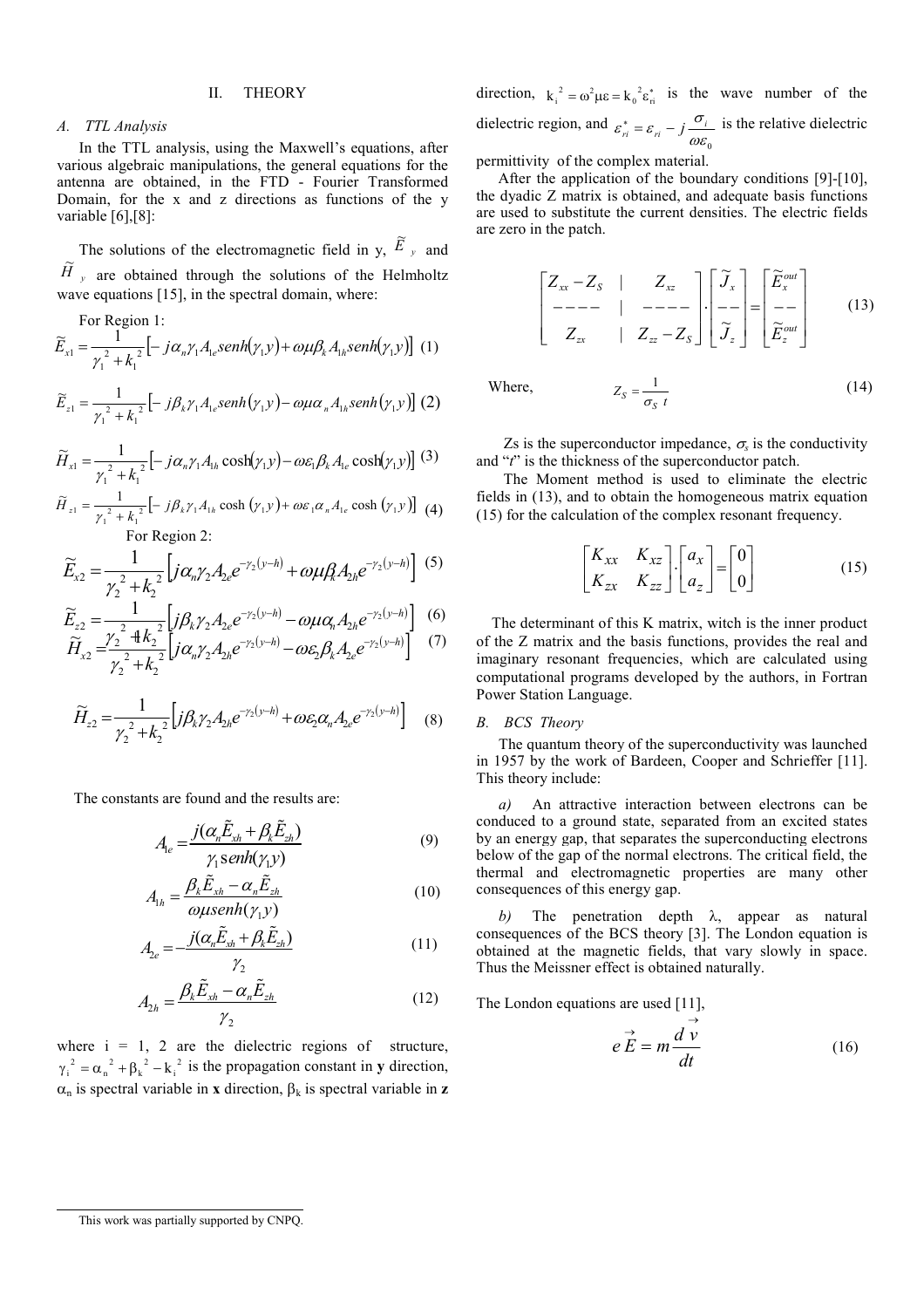$$
\Lambda \frac{\partial \vec{j}}{\partial t} = \vec{E} \tag{17}
$$

Where,  $\Lambda$  is London constant, m is the electrons number, e is the electron charge and  $\nu$  is the Fermi velocity

#### III. ANTENNA ARRAYS, QUALITY FACTOR AND EFFICIENCY

 The antenna array [12] consists of a finite number of identical irradiant elements, which combines the induced signals in these antennas, to form the array. The maximum beam direction is controlled, adjusting the phase of the sign in elements of different spaces. The phase induced in the several adjustments in the elements, so that the sign obtain maximum directivity and gain.

 The antenna array can be classified as linear and planar. The planar array of microstrip antenna has the array factor,

$$
FA_n = \left[ \frac{\text{sen}\left(\frac{N}{2}\psi\right)}{\left(\frac{N}{2}\right)} \right]
$$
 (18)

Where 
$$
\psi = kd \cos \theta + \beta \tag{19}
$$

The quality factor [13] is a merit figure that represents the antenna losses. Typically there are radiations, conductor, dielectric and surface wave losses. Therefore the total quality factor Qt is influenced by all of these losses and is, in general, written as:

$$
\frac{1}{Q_{t}} = \frac{1}{Q_{rad}} + \frac{1}{Q_{c}} + \frac{1}{Q_{d}} + \frac{1}{Q_{sw}}
$$
(20)

Where  $Qt = total$  quality factor;  $Qrad =$  quality factor due to radiation (space wave) losses;  $Qc =$  quality factor due to conduction losses (ohmic);  $Qd =$  quality factor due to dielectric losses; Qsw = quality factor due to surface waves, and in this work no losses was considered, for superficial waves, Qsw=1, expressed as [11],

$$
Q_c = g \sqrt{\pi f \mu \sigma} \tag{21}
$$

$$
Q_d = \frac{1}{\tan \delta} \tag{22}
$$

$$
Q_{rad} = \frac{2\omega\varepsilon_r}{g \cdot \frac{G_t}{l}} \cdot \frac{\iint |E|^2 dA}{\int |E|^2 dl}
$$
 (23)

Where Gt is the conductance,  $\sigma$  is the conductivity, E is the electric field, and g is the substrate thickness.

The efficiency is the ratio of the quality factor total [13] by the quality factor of radiation as [14]-15]:

$$
\eta = \frac{Q_t}{Q_{rad}}\tag{24}
$$

### IV. RESULTS

In this work the Transverse Transmission Line (TTL) method was applied, using double Fourier Transform [11].

Computational algorithms were developed in Matlab and Fortran PowerStation languages.

Fig.4 shows the resonance frequency as function of the patch length, for different critical temperatures. The parameters used are,  $w = 2.5$  mm,  $l = 3.0$  mm,  $\varepsilon_{r1} = 8.7209$  (s-polarization),  $\varepsilon_{r2}$  = 1; and the  $(Sn_5In) Ba_4Ca_2Cu_{10}O_V$  [7],[14], at the superconducting temperature of 212 K.



Fig. 4. Resonance frequency in GHz as functions of the patch length, at critical temperatures of 90 K, 160 K and 212 K and PBG substrate with  $\varepsilon_{r1}$ =8.7209 (s-polarization).

Fig.5 shows the resonance frequency as function of the patch length, for different critical temperatures. The parameters used are, w = 2.5 mm,  $l = 3.0$  mm,  $\varepsilon_{r1} = 10.233(p$ -polarization),  $\varepsilon_{r2} =$ 1; and the  $(Sn_5In)$   $Ba_4Ca_2Cu_{10}Oy$  [7],[14], at the superconducting temperature of 212 K.



Figure 5. Resonance frequency in GHz as functions of the patch length, at critical temperatures of 160 K and 212 K and PBG substrate with  $\epsilon$ r =10.233.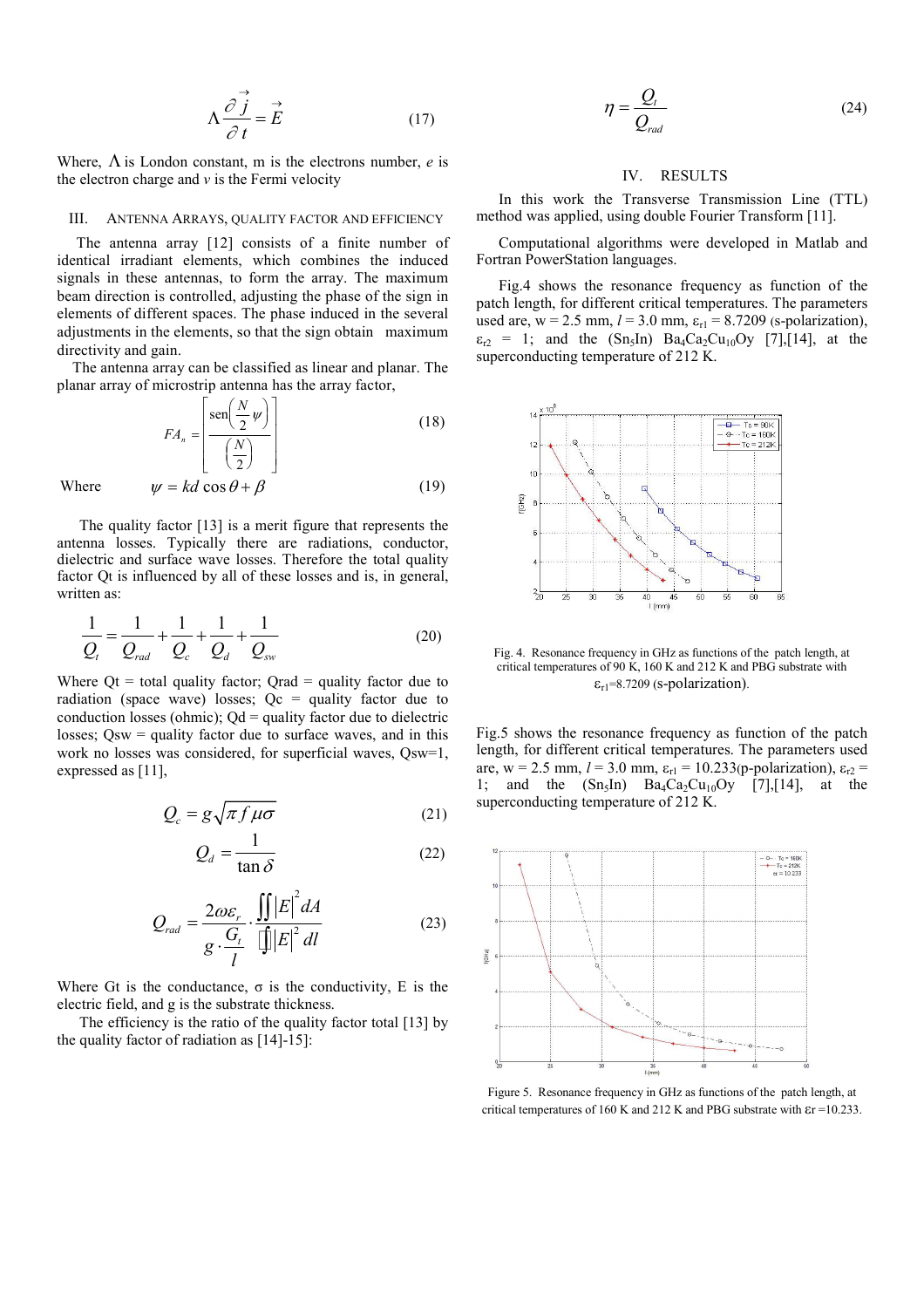Fig. 6 shows the efficiency as function of the frequency for different critical temperature. The parameters used are  $w = 2.5$ mm,  $l = 3.0$  mm,  $\varepsilon_{r1} = 10.233$  (p-polarization),  $\varepsilon_{r2} = 1$ . With the increase of the frequency, the efficiency increases, and with the increase of the critical temperature the efficiency also increases.



Figure 6. Efficiency as function of the frequency (GHz), of the patch antenna, at critic temperature, of 90 K, 160 K and 212 K,  $\varepsilon_{r1} = 10.233$  (ppolarization)

Fig. 7 shows the quality factor as function of the frequency for the superconductor patch with  $Tc = 212$  K. The parameters used are w = 2.5 mm,  $l = 3.0$  mm,  $\varepsilon_{r1} = 10.233$ ,  $\varepsilon_{r2} = 1$ . With the increase of the frequency, the quality factor decreases.



Figure 7. Quality factor as function of the frequency in GHz of the patch superconductor, at critical temperatures of 212 K.

The results in the Fig. 8.a and 8.b shows the pattern fields in E-Plane to a linear array with 4 elements with  $\lambda/2$  for an irradiation angle of 80<sup>°</sup>, resulting in a phase of  $\beta = 31,25$ <sup>°</sup>.

Finally the results in Fig. 9.a and 9.b shows the pattern fields in H-Plane for a planar array with 4X4 elements with  $\lambda/2$ for an irradiation angle of  $90^\circ$ .



Figure 8. Pattern fields for a planar array with superconductor patch at  $T_c$  = 212 K and  $\theta = 80^\circ$ , for plane-E (a) and plane-H (b).



Figure 9. Pattern fields for a planar antenna array with superconductor patch at Tc = 212 K and  $\theta$  = 90°, for (a) plane-E and (b) plane-H.

#### V. CONCLUSIONS

 The main theories used to explain the phenomenon of superconductivity has been presented at new superconductor materials. The inclusion of superconducting patch was made using the resistive complex boundary condition, and the two fluids model. New numerical results of the efficiency and quality factor were presented. When the frequency increases the efficiency increases, and when the critical temperature increases the efficiency also increases. With the increase of the frequency, the quality factor decreases. The resonant frequency as functions of the antenna array parameters including pattern fields of the E-plane and H-plane, for planar antennas arrays, were also presented. The results are good and show that, when Tc increase, the dimension of the antenna